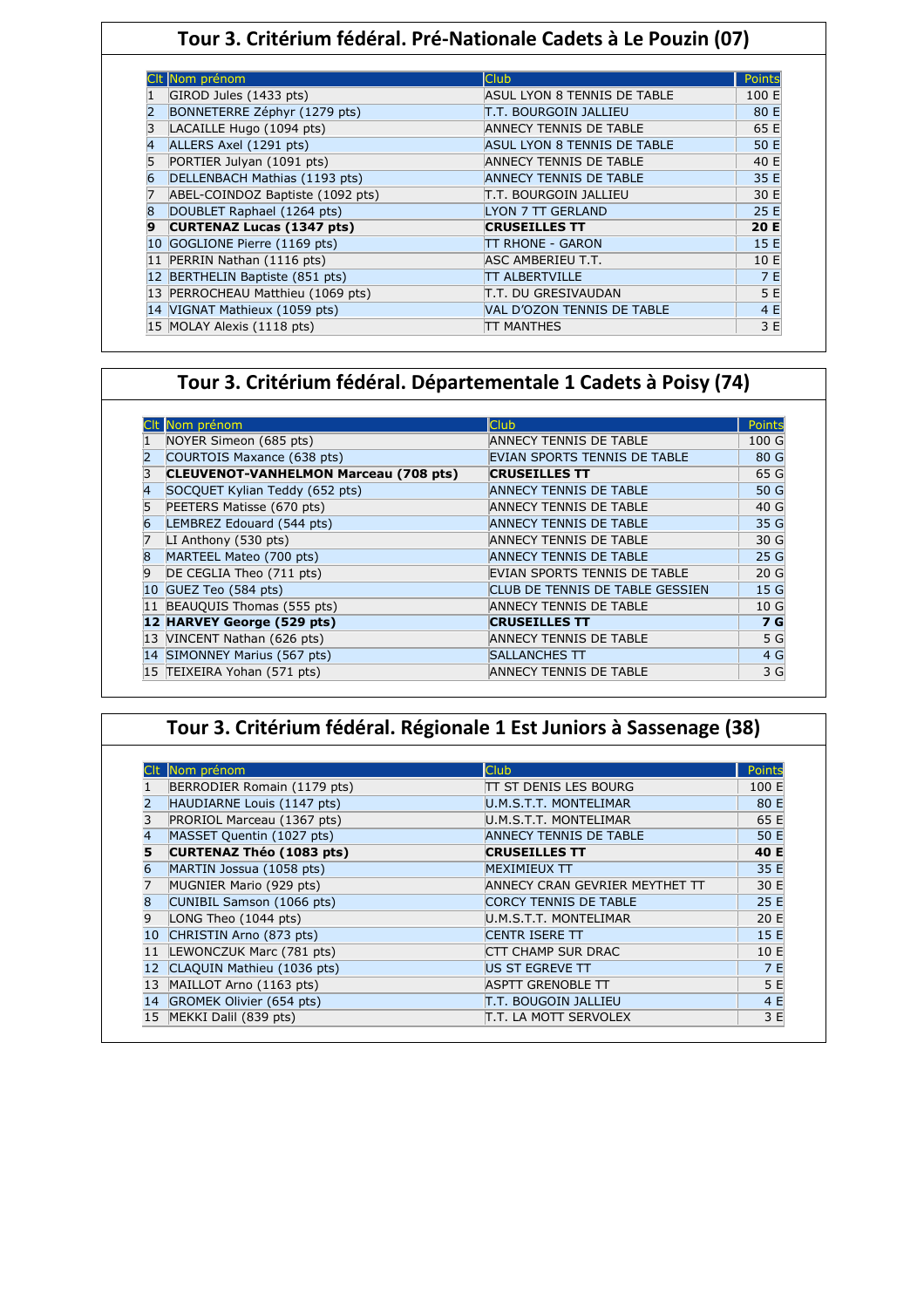## **Tour 3. Critérium fédéral. Départementale 1 Juniors à Poisy (74)**

|    | Nom prénom                       | Club                            | Points |
|----|----------------------------------|---------------------------------|--------|
|    | SAUTHIER Liam (823 pts)          | ANNECY TENNIS DE TABLE          | 100 F  |
|    | SALTAS Yannick (794 pts)         | CLUB DE TENNIS DE TABLE GESSIEN | 80 F   |
|    | CALLAMAND Maxime (874 pts)       | ANNECY LE VIEUX - SILLINGY TT   | 65 F   |
| 4  | MABBOUX Ewan (824 pts)           | CLUB DE TENNIS DE TABLE GESSIEN | 50 F   |
|    | KHODABAKHSH Armin (908 pts)      | EVIAN SPORTS TENNIS DE TABLE    | 40 F   |
|    | BIOT Mathis (779 pts)            | <b>ENTENTE PONGISTE AMBILLY</b> | 35 F   |
|    | LANORD Noa (859 pts)             | PAYS ROCHOIS & GENEVOIS TT 74   | 30 F   |
| 8  | <b>ROSSIER Killian (765 pts)</b> | <b>CRUSEILLES TT</b>            | 25 F   |
| 9  | GIGLI Matteo (665 pts)           | CLUB DE TENNIS DE TABLE GESSIEN | 20 F   |
| 10 | BORTOLOTTI Stanislas (673 pts)   | ANNECY LE VIEUX - SILLINGY TT   | 15 F   |
| 11 | BOUDIN Louis (731 pts)           | <b>SEYNOD TENNIS DE TABLE</b>   | 10 F   |
| 12 | GINGOLD Anton (638 pts)          | CLUB DE TENNIS DE TABLE GESSIEN | 7 F    |
|    | 13 BEQIRI Adrian (563 pts)       | ANNECY TENNIS DE TABLE          | 5 F    |
|    | 14 HUMBERT Tigran (500 pts)      | SALLANCHES TT                   | 4 F    |
|    | 15 PUJALTE Nicolas (511 pts)     | CLUB DE TENNIS DE TABLE GESSIEN | 3 F    |

#### **Tour 3. Critérium fédéral. Départementale 1 Minimes à La Roche/Foron (74)**

|    | Nom prénom                        | <b>Club</b>                        | Points |
|----|-----------------------------------|------------------------------------|--------|
|    | CALMUS Samuel (600 pts)           | <b>CRUSEILLES TT STELLA THONON</b> | 100 H  |
|    | AIRAUDI Guillaume (626 pts)       | <b>ENTENTE PONGISTE AMBILLY</b>    | 80 H   |
|    | STORCK Quentin (624 pts)          | PAYS ROCHOIS & GENEVOIS TT 74      | 65 H   |
| 4  | ANDREYS Tom (571 pts)             | ANNECY CRAN GEVRIER MEYTHET TT     | 50 H   |
| 5  | BERSETH Luca (500 pts)            | <b>ENTENTE PONGISTE AMBILLY</b>    | 40 H   |
| 6  | CHATZINIKOLAOV Stergios (560 pts) | <b>STELLA THONON</b>               | 35 H   |
|    | DEBOURG Leopol (554 pts)          | <b>ENTENTE PONGISTE AMBILLY</b>    | 30 H   |
| 8  | BARATIN MOURE Hugo (520 pts)      | <b>ANNECY TENNIS DE TABLE</b>      | 25 H   |
| 9  | MERCIER Maxime (600 pts)          | PAYS ROCHOIS & GENEVOIS TT 74      | 20 H   |
| 10 | GALY DESPAX Titouan (533 pts)     | <b>ANNECY TENNIS DE TABLE</b>      | 15 H   |
| 11 | GUITARD Ethan (500 pts)           | ANNECY LE VIEUX - SILLINGY TT      | 10 H   |
| 12 | KIEL Noah (519 pts)               | CLUB DE TENNIS DE TABLE GESSIEN    | 7H     |
| 13 | GOUSSAULT Thomas (500 pts)        | <b>ENTENTE PONGISTE AMBILLY</b>    | 5 H    |
| 14 | PALOT Keryann (514 pts)           | ANNECY CRAN GEVRIER MEYTHET TT     | 4 H    |
| 15 | LEBRAUD Melvyn (511 pts)          | EVIAN SPORTS TENNIS DE TABLE       | 3 H    |

| Tour 3. Critérium fédéral. Nationale 2 Benjamines à Pertuis (84) |
|------------------------------------------------------------------|
|------------------------------------------------------------------|

|             | Nom prénom                 | <b>Club</b>                          | Points |
|-------------|----------------------------|--------------------------------------|--------|
|             | CASCO Lola (616 pts)       | <b>ITT ST JEANNAIS</b>               | 100 F  |
|             | ASCHERI Julie (633 pts)    | NICE CAVIGAL TENNIS DE TABLE         | 80 F   |
|             | MAILLET Chloe (568 pts)    | <b>TENNIS DE TABLE MORIERES</b>      | 65 F   |
|             | BOLOGNA Anais (531 pts)    | OLYMPIC CLUB TENNIS TABLE            | 50 F   |
|             | TOURATIER Lucie (517 pts)  | <b>STADE CLERMONTOIS</b>             | 40 F   |
|             | DAL PAN Salome (502 pts)   | <b>CENTR ISERE TT</b>                | 30 F   |
|             | LEBRETON Shainez (520 pts) | <b>CTT FEILLENS</b>                  | 20 F   |
| $\mathsf R$ | FOUQUEAU Ottilie (500 pts) | <b>TT LA TRONCHE MEYLAN GRENOBLE</b> | 10 F   |
| 19          | JOSSERAND Tessa (528 pts)  | <b>CRUSEILLES TT</b>                 | 5 F    |
| 10          | LAMIRAND Celine (529 pts)  | <b>ITT CASTELPONTIN</b>              | 2F     |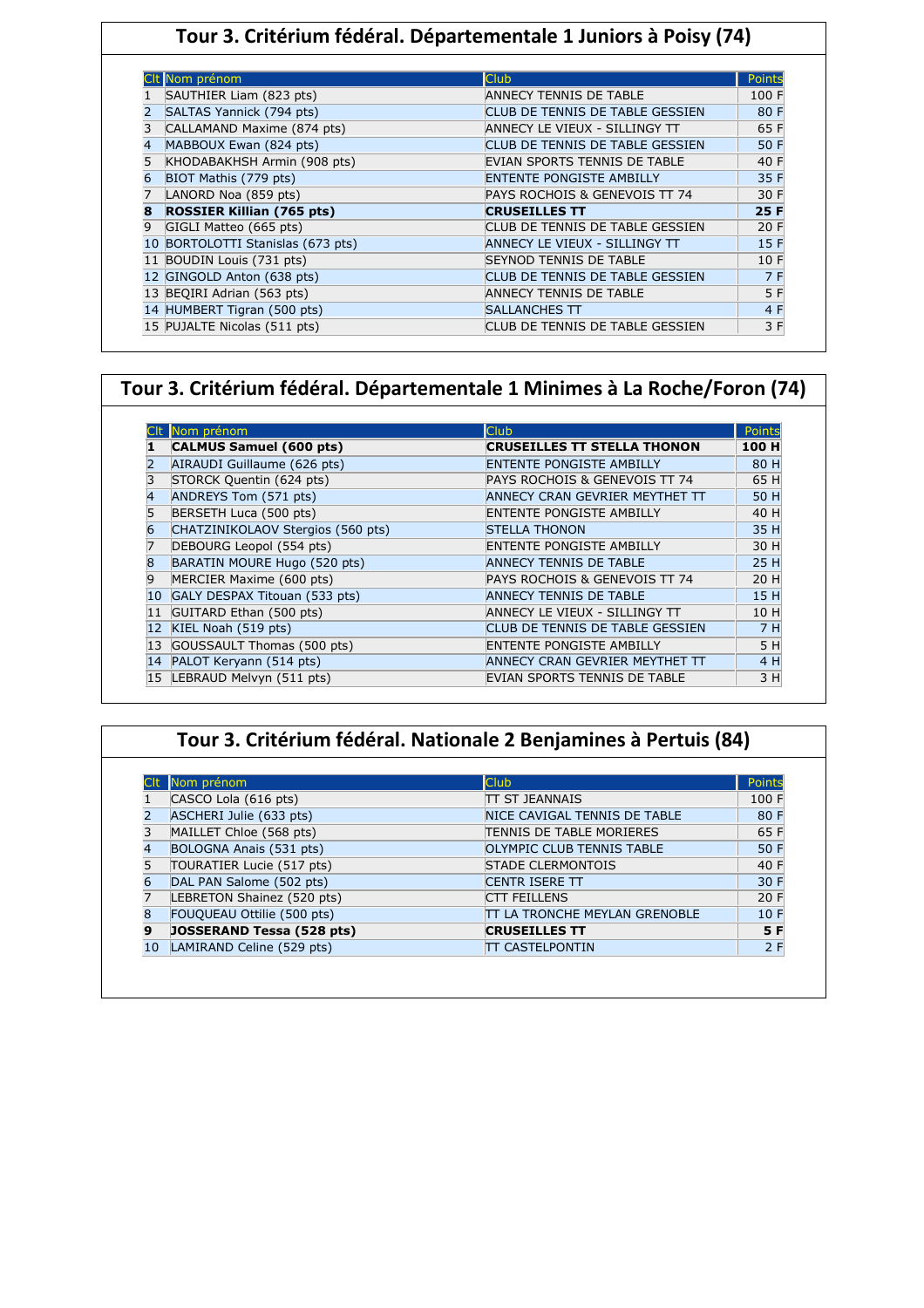| Tour 3. Critérium fédéral. Départementale 1 Benjamins à La Roche/Foron (74) |                                   |                                     |                 |  |
|-----------------------------------------------------------------------------|-----------------------------------|-------------------------------------|-----------------|--|
|                                                                             |                                   |                                     |                 |  |
|                                                                             | Nom prénom                        | Club                                | <b>Points</b>   |  |
|                                                                             | TRIME Noah (535 pts)              | ANNECY CRAN GEVRIER MEYTHET TT      | 100 I           |  |
|                                                                             | AMADO Alexandre (519 pts)         | <b>ANNECY TENNIS DE TABLE</b>       | 80 I            |  |
| 3                                                                           | SCHILTZ Jehro (513 pts)           | <b>SALLANCHES TT</b>                | 65 I            |  |
| $\overline{4}$                                                              | AINAGA Théo (519 pts)             | ANNECY CRAN GEVRIER MEYTHET TT      | 50 I            |  |
| 5                                                                           | <b>BERCHET Alex (540 pts)</b>     | <b>CRUSEILLES TT</b>                | 40 I            |  |
| 6                                                                           | ANDREYS Paulin (507 pts)          | ANNECY CRAN GEVRIER MEYTHET TT      | 35 I            |  |
|                                                                             | PIERREHUMBERT Emile (501 pts)     | CLUB DE TENNIS DE TABLE GESSIEN     | 30 I            |  |
| $\overline{8}$                                                              | LIU Yue Yan (500 pts)             | <b>ENTENTE PONGISTE AMBILLY</b>     | 25 <sub>1</sub> |  |
| 9                                                                           | BLANC Alix (537 pts)              | ANNECY CRAN GEVRIER MEYTHET TT      | 20 <sub>1</sub> |  |
| 10 <sup>°</sup>                                                             | GILET Marco (515 pts)             | <b>ENTENTE PONGISTE AMBILLY</b>     | 15 <sub>1</sub> |  |
| 11                                                                          | ECHERNIER Florian (500 pts)       | EVIAN SPORTS TENNIS DE TABLE        | 10 I            |  |
|                                                                             | 12 BERTRAND Leny (500 pts)        | CLUB DE TENNIS DE TABLE GESSIEN     | 7I              |  |
|                                                                             | 13 HILLAIREAUD Matthieu (511 pts) | <b>ENTENTE PONGISTE AMBILLY</b>     | 5 I             |  |
| 14                                                                          | OUM-LOIRE Gabriel (500 pts)       | ANNECY CRAN GEVRIER MEYTHET TT      | 4 I             |  |
| 15                                                                          | RENOUD-GRAPPIN Xavier (500 pts)   | ANNECY CRAN GEVRIER MEYTHET TT      | 3I              |  |
|                                                                             | 16 PELLET MANY Kelya (500 pts)    | <b>ENTENTE PONGISTE AMBILLY</b>     | 2I              |  |
| 17                                                                          | GUITARD Joris (500 pts)           | ANNECY LE VIEUX - SILLINGY TT       |                 |  |
| 18                                                                          | FERGA Jassim (500 pts)            | <b>EVIAN SPORTS TENNIS DE TABLE</b> |                 |  |
| 19                                                                          | BERSON Alexis (500 pts)           | EVIAN SPORTS TENNIS DE TABLE        |                 |  |
| 20                                                                          | BROISSAND Camille (500 pts)       | ANNECY CRAN GEVRIER MEYTHET TT      |                 |  |
| 21                                                                          | BRETON Charles (500 pts)          | <b>ENTENTE PONGISTE AMBILLY</b>     |                 |  |
| 22                                                                          | KERNOU Eliseo (500 pts)           | CLUB DE TENNIS DE TABLE GESSIEN     |                 |  |
| 23                                                                          | VETTORI LIEU Jimmy (500 pts)      | ANNECY CRAN GEVRIER MEYTHET TT      |                 |  |
|                                                                             | 24 POIZAT Anatol (500 pts)        | <b>CLUSES TENNIS DE TABLE</b>       |                 |  |

|  |  |  | Tour 3. Critérium fédéral. Départementale 1 Séniors à Poisy (74) |  |  |  |
|--|--|--|------------------------------------------------------------------|--|--|--|
|--|--|--|------------------------------------------------------------------|--|--|--|

|                 | Nom prénom                         | Club <sup></sup>                 | Points |
|-----------------|------------------------------------|----------------------------------|--------|
|                 | BOCQUET Sebastien (1353 pts)       | ANNECY CRAN GEVRIER MEYTHET TT   | 100 E  |
|                 | DELENCLOS Benjamin (1327 pts)      | TT LES GECKOS                    | 80 E   |
|                 | LEROY Marc (1565 pts)              | TT LES GECKOS                    | 65 E   |
| $\vert 4 \vert$ | MANHES Didier (1316 pts)           | TT LES GECKOS                    | 50 E   |
| 5               | AYMARD Nicolas (1345 pts)          | <b>STELLA THONON</b>             | 40 E   |
| 6               | MASSE Frederic (1078 pts)          | ANNECY CRAN GEVRIER MEYTHET TT   | 35 E   |
|                 | GARNI Arnaud (1251 pts)            | ITT LES GECKOS                   | 30 E   |
| 8               | COURBON Regis (1133 pts)           | <b>STELLA THONON</b>             | 25 E   |
| 9               | WEISSE Mickael (1274 pts)          | CLUB DE TENNIS DE TABLE DE POISY | 20 E   |
| 10              | <b>DREUX David (1187 pts)</b>      | <b>CRUSEILLES TT</b>             | 15 E   |
| 11              | BAILLET Regis (1133 pts)           | <b>ANNECY TENNIS DE TABLE</b>    | 10 E   |
| 12              | OTHENIN-GIRARD Francois (1004 pts) | <b>ENTENTE PONGISTE AMBILLY</b>  | 7 E    |
| 13              | BOUCHET Alain (1170 pts)           | TT LES GECKOS                    | 5 E    |
| 14              | FOREL Laurent (1277 pts)           | <b>CLUSES TENNIS DE TABLE</b>    | 4 E    |
| 15              | BARDOU Sebastien (1188 pts)        | <b>CLUSES TENNIS DE TABLE</b>    | 3 E    |

|    | Nom prénom                         | <b>Club</b>                        | Points |
|----|------------------------------------|------------------------------------|--------|
|    | TRIQUET Patrice (1093 pts)         | <b>TTC RUMILLY</b>                 | 100 F  |
| 2  | <b>FLOQUET François (1311 pts)</b> | <b>CRUSEILLES TT</b>               | 80 F   |
| 3  | MASSON Solange (1248 pts)          | <b>CLUSES TENNIS DE TABLE</b>      | 65 F   |
| 4  | PHILIPPE Patrick (1187 pts)        | <b>SEYNOD TENNIS DE TABLE</b>      | 50 F   |
| 5  | HOUSIAUX Olivier (1171 pts)        | CLUB DE TENNIS DE TABLE DE POISY   | 40 F   |
| 6  | LOMBREZ Eric (982 pts)             | CLUB DE TENNIS DE TABLE DE POISY   | 35 F   |
| 7  | JULLIARD Franck (1121 pts)         | STELLA THONON PING DE MARGENCEL    | 30 F   |
| 8  | SACHE Jean-Yves (1089 pts)         | <b>STELLA THONON SALLANCHES TT</b> | 25 F   |
| 9  | MAC FARLANE Steven (1037 pts)      | CLUB DE TENNIS DE TABLE GESSIEN    | 20 F   |
| 10 | FOURNIER Cédric (1029 pts)         | <b>PING DE MARGENCEL</b>           | 15 F   |
| 11 | AIGLON Charles (1074 pts)          | CLUB DE TENNIS DE TABLE GESSIEN    | 10 F   |
| 12 | REJAUNIER Patrick (883 pts)        | <b>ANNECY TENNIS DE TABLE</b>      | 7 F    |
| 13 | CHEVILLET Pascal (848 pts)         | CLUB DE TENNIS DE TABLE DE POISY   | 5 F    |
| 14 | KUHN Jeremy (925 pts)              | <b>ENTENTE PONGISTE AMBILLY</b>    | 4 F    |
| 15 | GENDRE Boris (953 pts)             | ASSOC. PONGISTE VUACHE             | 3 F    |
| 16 | SEWOA Vincent (786 pts)            | <b>ENTENTE PONGISTE AMBILLY</b>    | 2 F    |